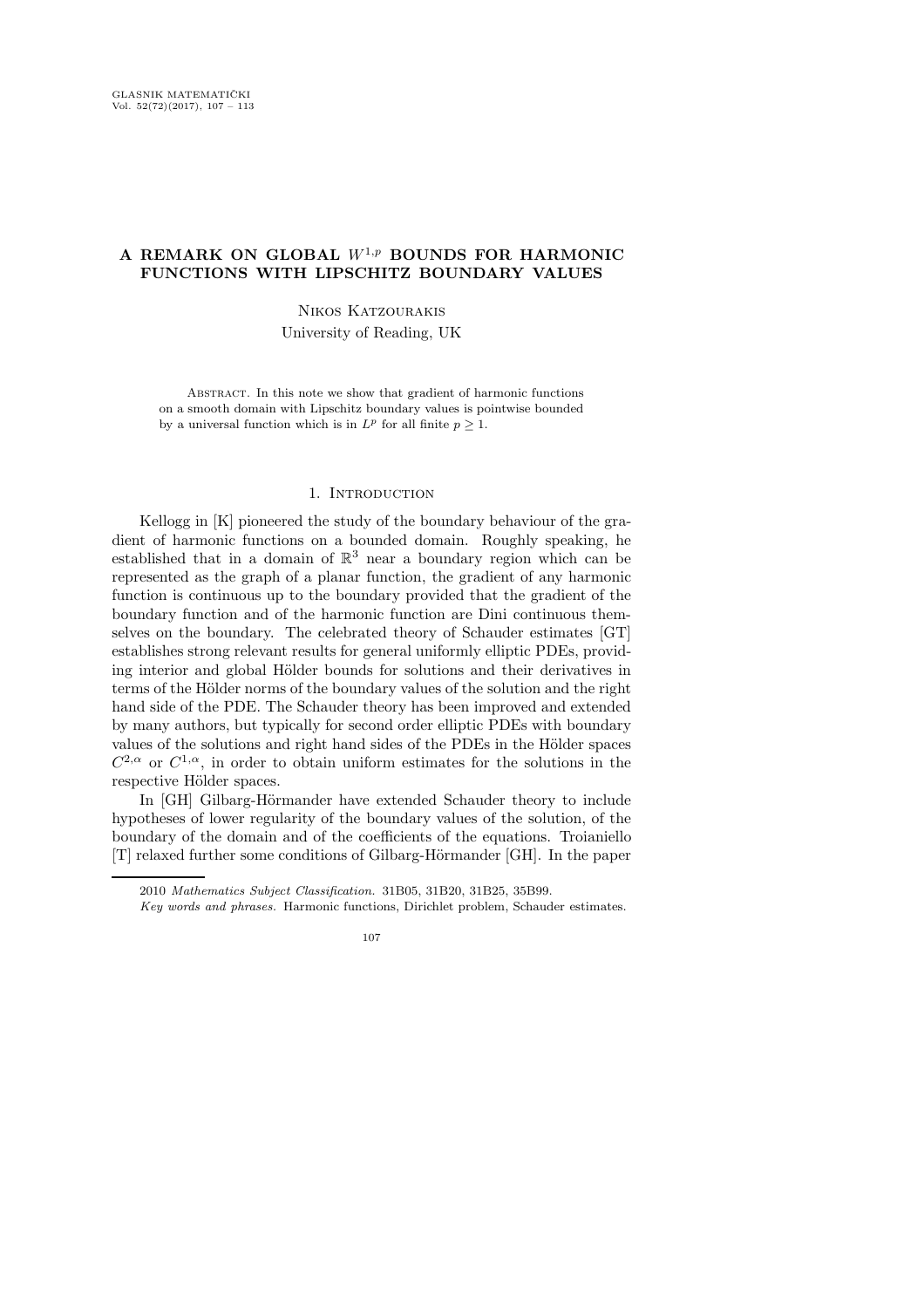108 N. KATZOURAKIS

[HS] Hile-Stanoyevitch, extending an older result of Hardy-Littlewood [HL], proved that the gradient of a harmonic function with Lipschitz continuous boundary values is pointwise bounded up to a constant by the logarithm of a multiple of the inverse of the distance to the boundary.

However, it appears that in none of these results, even for the special case of the Laplacian, there is an explicit global bound in  $L^p$  for the gradient of harmonic functions which have just Lipschitz boundary values and not  $C^{1,\alpha}$ . In this note we establish the following consequence of the result of Hile-Stanoyevitch:

THEOREM 1.1. Let  $n \geq 2$ ,  $\Omega \subseteq \mathbb{R}^n$  a bounded open set with  $C^2$  boundary. Let also  $g : \partial \Omega \to \mathbb{R}$  with  $g \in \text{Lip}(\partial \Omega)$ , that is  $g \in C^0(\partial \Omega)$  and

$$
\operatorname{Lip}(g,\partial\Omega) := \sup_{x,y\in\partial\Omega,\,x\neq y} \frac{|g(x)-g(y)|}{|x-y|} < \infty.
$$

1. There exists a positive function  $f_{\Omega,n}$ :  $\Omega \to (0,\infty)$  depending on  $\Omega, n$ such that

(1.1) 
$$
f_{\Omega,n} \in \bigcap_{p \in [1,\infty)} L^p \Omega \cap C^0(\Omega)
$$

and if  $u \in C^2(\Omega) \cap C^0(\overline{\Omega})$  is the harmonic function solving

(1.2) 
$$
\begin{cases} \Delta u = 0, & in \Omega, \\ u = g, & on \partial\Omega, \end{cases}
$$

then we have the estimate

(1.3) 
$$
|Du(x)| \leq Lip(g, \partial\Omega) f_{\Omega,n}(x), \quad x \in \Omega.
$$

2. Let 
$$
(g^m)_1^{\infty} \subseteq \text{Lip}(\partial \Omega)
$$
 satisfy for some  $C > 0$ 

(1.4) 
$$
\text{Lip}(g^m, \partial\Omega) + \max_{\partial\Omega} |g^m| \leq C, \quad m \in \mathbb{N}.
$$

Let also  $(u^m)_1^{\infty} \in C^2(\Omega) \cap C^0(\overline{\Omega})$  be the harmonic functions solving

(1.5) 
$$
\begin{cases} \Delta u^m = 0, & in \ \Omega, \\ u^m = g^m, & on \ \partial \Omega. \end{cases}
$$

Then,  $(u^m)_1^{\infty}$  is strongly precompact in  $\bigcap_{p=1}^{\infty} W^{1,p}(\Omega)$  and if

(1.6) 
$$
g^{m_k} \longrightarrow g \quad in \ C^0(\overline{\Omega}), \ as \ k \to \infty,
$$

then there is a unique limit point  $u \in C^2(\Omega) \cap C^0(\overline{\Omega})$  of the subsequence  $(u^{m_k})_1^{\infty}$  such that along perhaps a further subsequence

(1.7) 
$$
u^{m_k} \longrightarrow u \quad in \ W^{1,p}(\Omega) \ \forall \ p \ge 1, \ as \ k \to \infty,
$$

and the limit function u solves

$$
\begin{cases} \Delta u = 0, & \text{in } \Omega, \\ u = g, & \text{on } \partial \Omega. \end{cases}
$$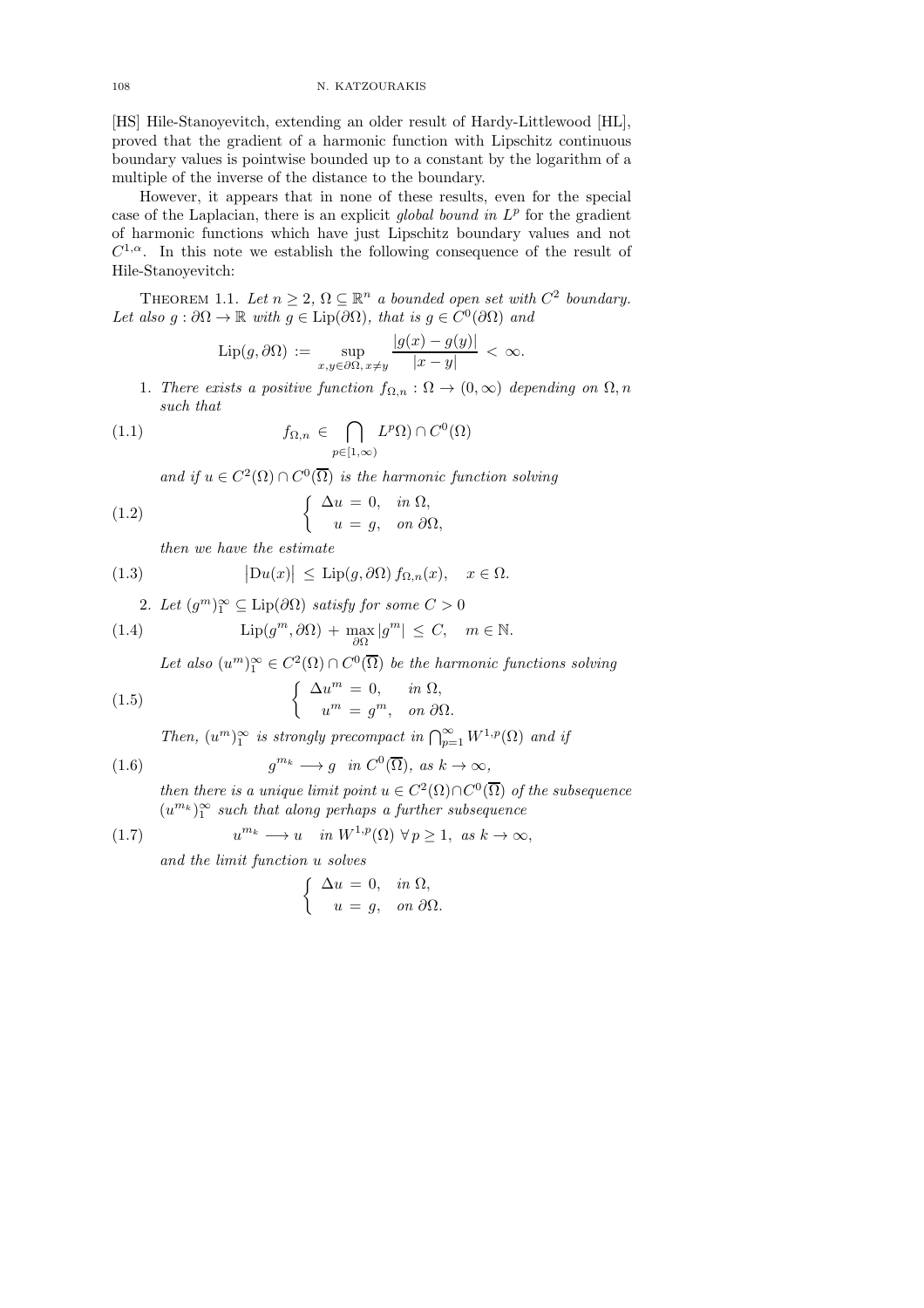The motivation to derive the above integrability result and its consequences comes from certain recent advances in generalised solutions of nonlinear PDE and vectorial Calculus of Variations in the space  $L^{\infty}$  ([Ka4] and [Ka2, Ka3]). The vectorial counterparts of harmonic functions provide useful energy comparison maps since they are "stable" in  $L^p$  for all  $1 < p < \infty$ .

### 2. Proofs

Our notation is either self-explanatory or otherwise standard as e.g. in [E], [Ka]. The starting point of our proof is the following estimate of Hile-Stanoyevitch: under the hypotheses of Theorem 1.1, the gradient  $Du$  of a harmonic function  $u \in C^2(\Omega) \cap C^0(\overline{\Omega})$  which solves  $(1.2)$  with  $g \in \text{Lip}(\partial \Omega)$ satisfies the logarithmic estimate

(2.1) 
$$
|Du(x)| \leq C(\Omega, n) \operatorname{Lip}(g, \partial \Omega) \ln \left( \frac{\operatorname{diam}(\Omega)}{\operatorname{dist}(x, \partial \Omega)} \right), \quad x \in \Omega.
$$

for some C depending just on  $\Omega$  (and the dimension). In (2.1), diam( $\Omega$ ) is the diameter of the domain and dist $(x, \partial \Omega)$  the distance of x from the boundary:

$$
diam(\Omega) := sup \{ |x - y| : x, y \in \Omega \},
$$
  

$$
dist(x, \partial \Omega) := inf \{ |x - z| : z \in \partial \Omega \}.
$$

PROOF OF 1. OF THEOREM 1.1. Fix  $\varepsilon > 0$  smaller than the diameter of  $Ω$  and consider the inner open  $ε$  neighbourhood of  $Ω$ :

$$
\Omega^{\varepsilon} := \{ x \in \Omega : \text{dist}(x, \partial \Omega) > \varepsilon \}.
$$

It is well known that (see e.g. [GT])

$$
dist(\cdot, \partial \Omega) \in W^{1,\infty}_{loc}(\mathbb{R}^n)
$$

and

(2.2) 
$$
|\text{D dist}(\cdot, \partial \Omega)| = 1, \text{ a.e. on } \Omega.
$$

Let  $p \in [1,\infty)$ . By the Co-Area formula (see e.g. [EG, Proposition 3, p. 118]) applied to the function

$$
\mathbb{R}^n \ni x \longmapsto \chi_{\Omega^{\varepsilon}}(x) \left( \ln \left( \frac{\operatorname{diam}(\Omega)}{\operatorname{dist}(x, \partial \Omega)} \right) \right)^p \in \mathbb{R}
$$

(where  $\chi_{\Omega^{\varepsilon}}$  is the characteristic function of  $\Omega^{\varepsilon}$ ), we have

$$
\int_{\Omega^{\varepsilon}} \left( \ln \left( \frac{\operatorname{diam}(\Omega)}{\operatorname{dist}(x, \partial \Omega)} \right) \right)^p dx =
$$
\n
$$
(2.3) \qquad = \int_{\varepsilon}^{\operatorname{diam}(\Omega)} \left( \int_{\{\operatorname{dist}(\cdot, \partial \Omega) = t\}} \frac{\left( \ln \left( \frac{\operatorname{diam}(\Omega)}{\operatorname{dist}(z, \partial \Omega)} \right) \right)^p}{|D \operatorname{dist}(z, \partial \Omega)|} d\mathcal{H}^{n-1}(z) \right) dt
$$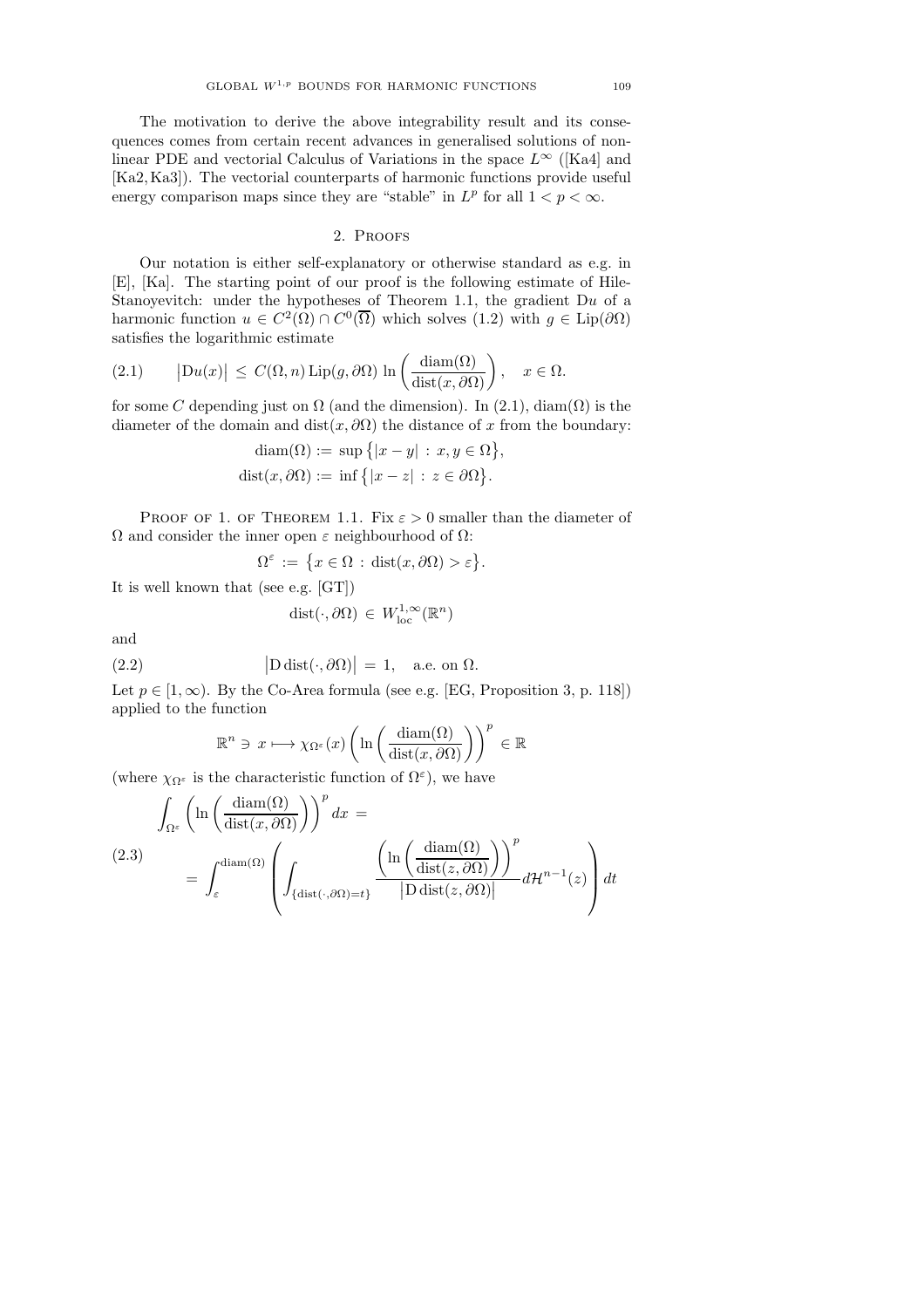where  $\mathcal{H}^{n-1}$  is the  $(n-1)$ -dimensional Hausdorff measure. By using  $(2.2)$ , (2.3) simplifies to

$$
\int_{\Omega^{\varepsilon}} \left( \ln \left( \frac{\operatorname{diam}(\Omega)}{\operatorname{dist}(x, \partial \Omega)} \right) \right)^p dx =
$$
\n
$$
= \int_{\varepsilon}^{\operatorname{diam}(\Omega)} \left( \int_{\{\operatorname{dist}(\cdot, \partial \Omega) = t\}} \left( \ln \left( \frac{\operatorname{diam}(\Omega)}{\operatorname{dist}(z, \partial \Omega)} \right) \right)^p d\mathcal{H}^{n-1}(z) \right) dt
$$

Further, since

$$
dist(z, \partial \Omega) = t, \text{ for all } z \in \{dist(\cdot, \partial \Omega) = t\},
$$

by setting

(2.4) 
$$
I^{\varepsilon,p} := \int_{\Omega^{\varepsilon}} \left( \ln \left( \frac{\operatorname{diam}(\Omega)}{\operatorname{dist}(x,\partial \Omega)} \right) \right)^p dx
$$

we obtain

$$
I^{\varepsilon,p} = \int_{\varepsilon}^{\text{diam}(\Omega)} \left( \int_{\{\text{dist}(\cdot,\partial\Omega)=t\}} \left( \ln\left(\frac{\text{diam}(\Omega)}{t}\right) \right)^p d\mathcal{H}^{n-1}(z) \right) dt
$$

$$
= \int_{\varepsilon}^{\text{diam}(\Omega)} \left( \ln\left(\frac{\text{diam}(\Omega)}{t}\right) \right)^p \mathcal{H}^{n-1}\left(\{\text{dist}(\cdot,\partial\Omega)=t\}\right) dt.
$$

As a consequence of the regularity of the boundary, standard results regarding the equivalence between the Hausdorff measure and the Minkowski content for rectifiable sets (see e.g. [AFP, Section 2.13, Theorem 2.106]) imply that there is a  $C = C(\Omega)$  such that

ess sup 
$$
\mathcal{H}^{n-1}(\{\text{dist}(\cdot,\partial\Omega)=t\}) \leq C(\Omega)
$$
  
 $0 < t < \text{diam}(\Omega)$ 

and hence the inequality (2.5) gives

(2.6) 
$$
I^{\varepsilon,p} \leq C(\Omega) \int_{\varepsilon}^{\text{diam}(\Omega)} \left( \ln \left( \frac{\text{diam}(\Omega)}{t} \right) \right)^p dt.
$$

By the change of variables

$$
\omega\,:=\,\frac{\mathrm{diam}(\Omega)}{t}
$$

we can rewrite the estimate (2.6) as

$$
I^{\varepsilon,p} \, \leq \, C(\Omega) \operatorname{diam}(\Omega) \int_1^{\operatorname{diam}(\Omega)/\varepsilon} \frac{(\ln \omega)^p}{\omega^2} \, d\omega
$$

and by enlarging perhaps the constant  $C(\Omega)$ , we rewrite this as

(2.7) 
$$
I^{\varepsilon,p} \leq C(\Omega) \int_1^{\text{diam}(\Omega)/\varepsilon} \left(\frac{\ln \omega}{\omega^{2/p}}\right)^p d\omega.
$$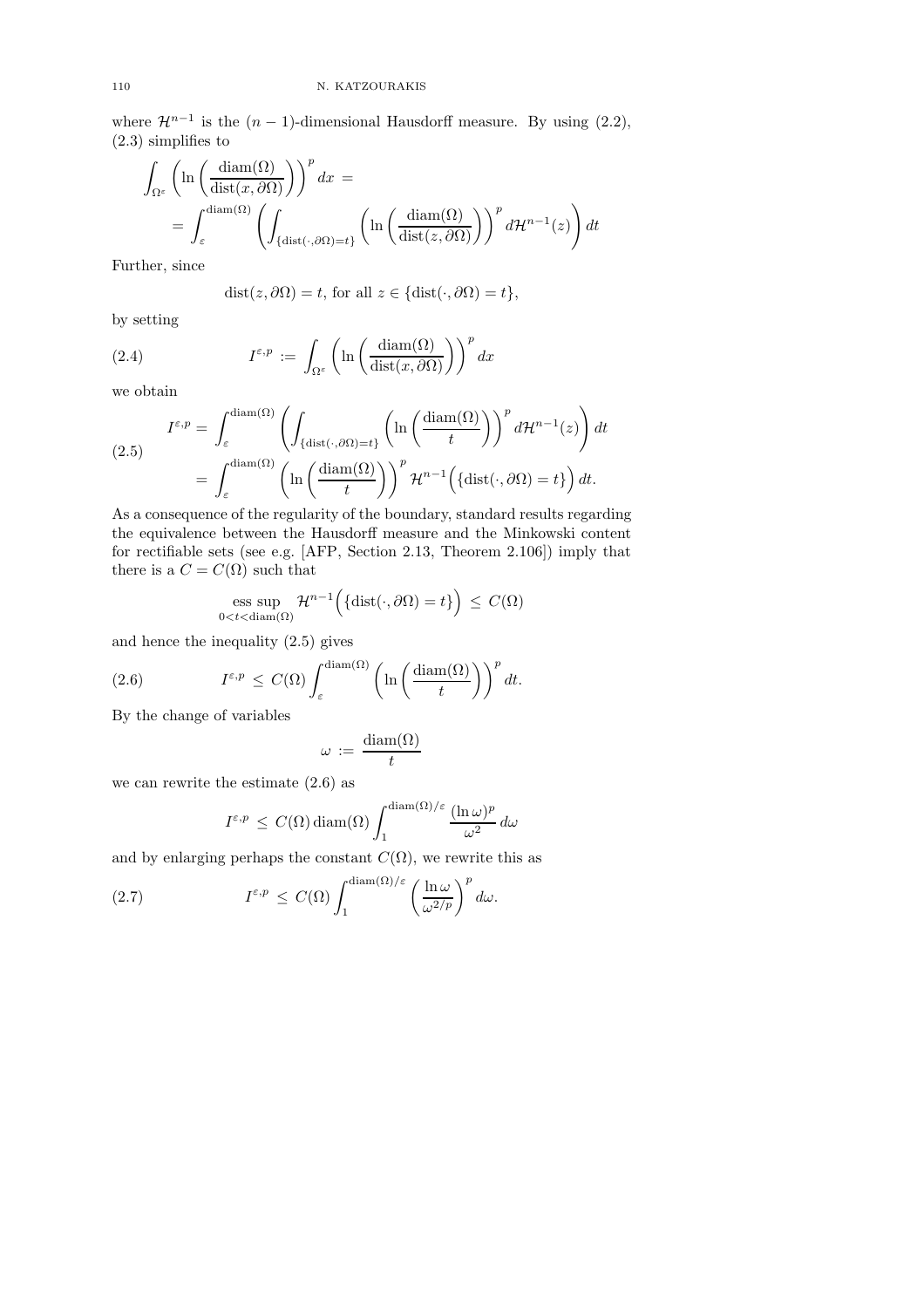We now claim that

$$
\lim_{\varepsilon \to 0} I^{\varepsilon, p} \le C(\Omega, n, p) < \infty.
$$

Indeed, by using the following known property of the Gamma function

$$
\int_{1}^{\infty} \frac{\ln^p x}{x^2} dx = \Gamma(1+p)
$$

we readily conclude.

By (2.4) we have that there is a constant  $C(\Omega, n, p)$  depending only on  $\Omega$ , *n*, *p* such that

(2.8) 
$$
\int_{\Omega} \left( \ln \left( \frac{\operatorname{diam}(\Omega)}{\operatorname{dist}(x, \partial \Omega)} \right) \right)^p dx = \lim_{\varepsilon \to 0} I^{\varepsilon, p} \leq C(\Omega, n, p).
$$

By combining  $(2.8)$  with  $(2.1)$ , we see that by setting

$$
f_{\Omega,n}(x) := C(\Omega, n) \ln \left( \frac{\text{diam}(\Omega)}{\text{dist}(x, \partial \Omega)} \right), \quad x \in \Omega
$$

item 1. of Theorem 1.1 is established.

PROOF OF 2. OF THEOREM 1.1. Let  $u^m$  solve (1.5). By standard interior bounds on the derivatives of harmonic functions in terms of their boundary values (see e.g. [GT]) and (1.4), we have that the Hessians  $(D^2u^m)_1^{\infty}$  are bounded in  $C^0(\Omega,\mathbb{R}^{n\times n})$ , that is uniformly over the compact subsets of  $\Omega$ . The same is true for the 3rd order derivatives as well; thus, for any  $\Omega' \in \Omega$ , there is  $C(\Omega')$  such that

$$
\sum_{k=1}^{3} \|D^{k}u^{m}\|_{C^{0}(\Omega')}\leq C(\Omega')\|u^{m}\|_{C^{0}(\Omega)}
$$

and by the maximum principle we have

$$
||u^m||_{C^0(\Omega)} \le \max_{\partial\Omega} |g^m| \le C.
$$

As a consequence,

$$
\left| \mathcal{D}^{k} u^{m}(x) - \mathcal{D}^{k} u^{m}(y) \right| \leq C(\Omega') |x - y|, \left| \mathcal{D}^{k} u^{m}(x) \right| \leq C(\Omega'), x, y \in \Omega', k = 0, 1, 2, 3, m \in \mathbb{N}
$$

and by the Ascoli-Arzela theorem, the sequence

$$
\Big(u^m,\mathrm{D} u^m,D^2u^m\Big)_{m=1}^\infty
$$

is precompact uniformly over the compact subsets of  $\Omega$ . Again by (1.4), we have

$$
\begin{aligned}\n\left|g^m(x) - g^m(y)\right| &\le C|x - y|, \\
\left|g^m(x)\right| &\le C,\n\end{aligned}\n\quad \sum\limits_{x,y \in \partial\Omega, m \in \mathbb{N}}
$$

 $\Box$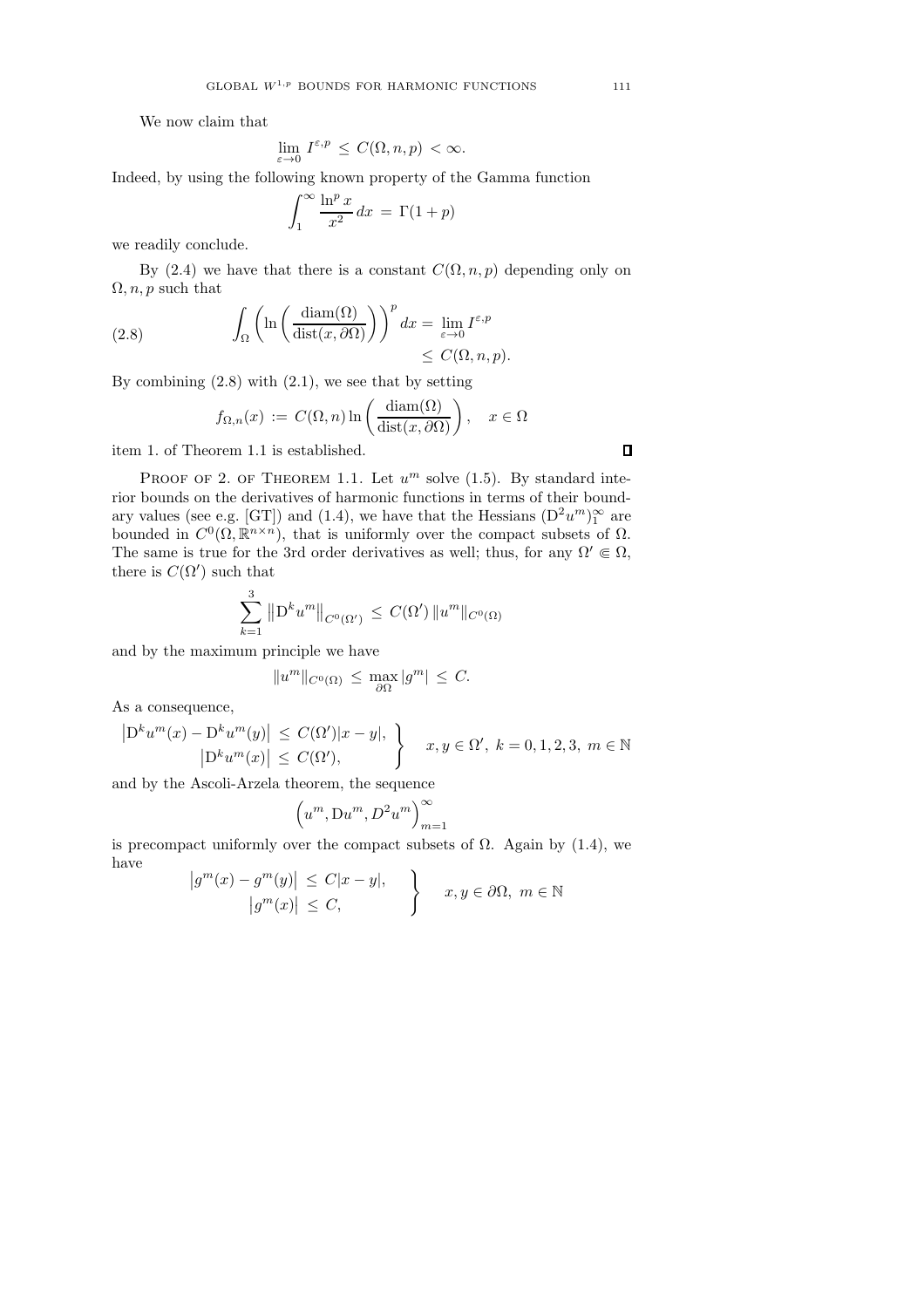which gives that  $(g<sup>m</sup>)<sub>1</sub><sup>\infty</sup>$  is bounded and equicontinuous on  $\partial\Omega$ . Thus, by the Ascoli-Arzela theorem and by the lower semicontinuity of the Lipschitz seminorm with respect to uniform convergence, there is a subsequence  $(g^{m_k})_1^{\infty}$ and  $g \in \text{Lip}(\partial \Omega)$  such that

$$
g^{m_k} \longrightarrow g, \quad \text{as } k \to \infty \text{ in } C^0(\partial \Omega).
$$

Along perhaps a further subsequence, by the above bounds on  $(u^m)_1^{\infty} \subseteq$  $C^2(\Omega) \cap C^0(\overline{\Omega})$ , there is  $u \in C^2(\Omega)$  such that

(2.9) 
$$
\begin{cases}\nu^{m_k} \longrightarrow u, & \text{in } C^0(\Omega), \\
Du^{m_k} \longrightarrow Du, & \text{in } C^0(\Omega, \mathbb{R}^n), \\
D^2 u^{m_k} \longrightarrow D^2 u, & \text{in } C^0(\Omega, \mathbb{R}^{n \times n}),\n\end{cases}
$$

as  $k \to \infty$ . By passing to the limit in the equation  $\Delta u^m = 0$  we get that  $\Delta u = 0$ . Since the measure of  $\Omega$  is finite, for any  $p \in [1, \infty)$  by Hölder inequality we have that

$$
||u^m||_{L^p(\Omega)} \leq |\Omega|^{1/p} \Big( ||u^m||_{C^0(\Omega)} \Big) \leq C(\Omega, p).
$$

By item 1. of the theorem and by (1.4), we have that

$$
||Du^m||_{L^p(\Omega)} \leq C(\Omega, n, p).
$$

Hence, we have the bound

$$
||u^m||_{W^{1,p}(\Omega)} \leq C(\Omega, n, p), \quad p \geq 1.
$$

By the Morrey embedding theorem, by choosing  $p > n$  we have that  $(u^{m_k})_1^{\infty}$ is precompact in  $C^0(\overline{\Omega})$  and hence by (2.9) we have that

(2.10) 
$$
u^{m_k} \longrightarrow u
$$
, in  $C^0(\overline{\Omega})$  as  $k \to \infty$ .

Hence,  $u = g$  on  $\partial\Omega$  and as a consequence u solves the limit Dirichlet problem. Finally, if  $E \subseteq \Omega$  is a measurable subset, by the Hölder inequality we have that

$$
\int_{E} |Du^{m}(x)|^{p} dx \leq |E|^{1-\frac{p}{p+1}} \left( \int_{E} |Du^{m}(x)|^{p+1} dx \right)^{\frac{p}{p+1}}
$$

$$
= |E|^{1-\frac{p}{p+1}} \left( ||Du^{m}||_{L^{p+1}(\Omega)} \right)^{p}
$$

$$
\leq |E|^{1-\frac{p}{p+1}} C(\Omega, n, p).
$$

Hence, the sequence of gradients  $(Du^{m_k})_1^{\infty}$  is *p*-equi-integrable on  $\Omega$ . By (2.9), we have

$$
Du^{m_k} \longrightarrow Du \text{ in measure on } \Omega, \text{ as } k \to \infty.
$$

Since  $\Omega$  has finite measure, the Vitali Convergence theorem (e.g. [FL]) implies that

$$
Du^{m_k} \longrightarrow Du \text{ in } L^p(\Omega), \text{ as } k \to \infty.
$$

Item 2. of Theorem 1.1 has been established.

 $\Box$